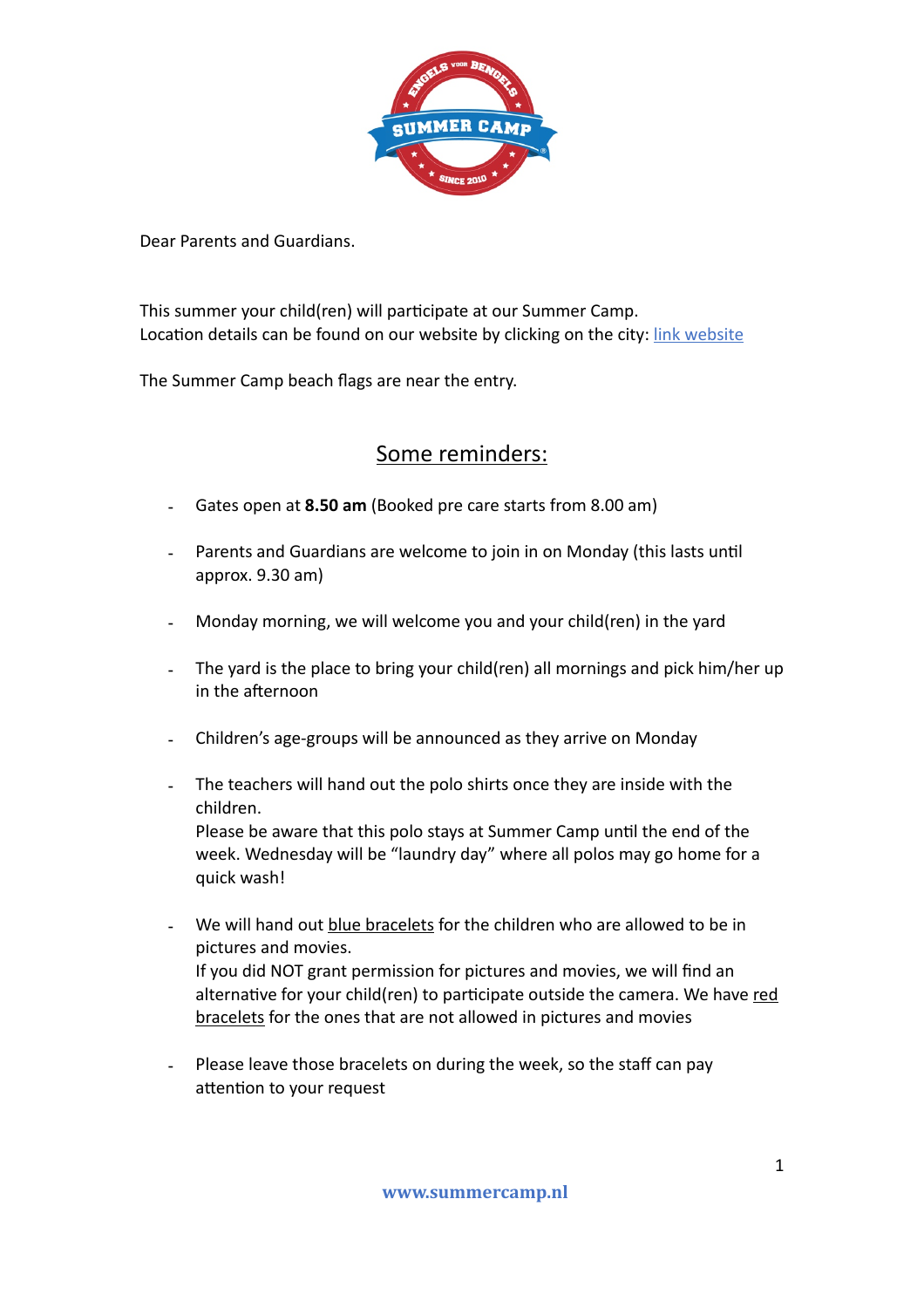We will post summaries of the day on Facebook, but we won't tag any children, nor use names



- Children need to **bring their own lunch** (we take care of snacks and drinks)
- Please bring spare clothes just in case your child might have "**toilet accidents**"
- Only use the medical form (attached) if your child has any medical issues that we should be aware of. Also, allergies such as hay fever, creating Covid-19 related symptoms. In case of severe symptoms, we might ask for a doctor's declaration
- Pick up time is at 4.00 pm. (Booked after care ends at 5.00 pm)
- Parents and Guardians are welcome on Wednesday at 2.30 pm for the Short Summer Camp graduation and performance.
- To stay involved, please follow: <https://www.facebook.com/summercampNL/> on Facebook or evb summercamp on Instagram
- You can reach us during the week by using our phone number: (WhatsApp preferred) **06-81177037**. We try to respond asap.
- Please read next page for our **COVID-19 adjustment**

We look forward to welcoming you and your child(ren)!

On behalf of the Summer Camp Staff,

Kind regards, Miss Marie and Mister Marc

**www.summercamp.nl**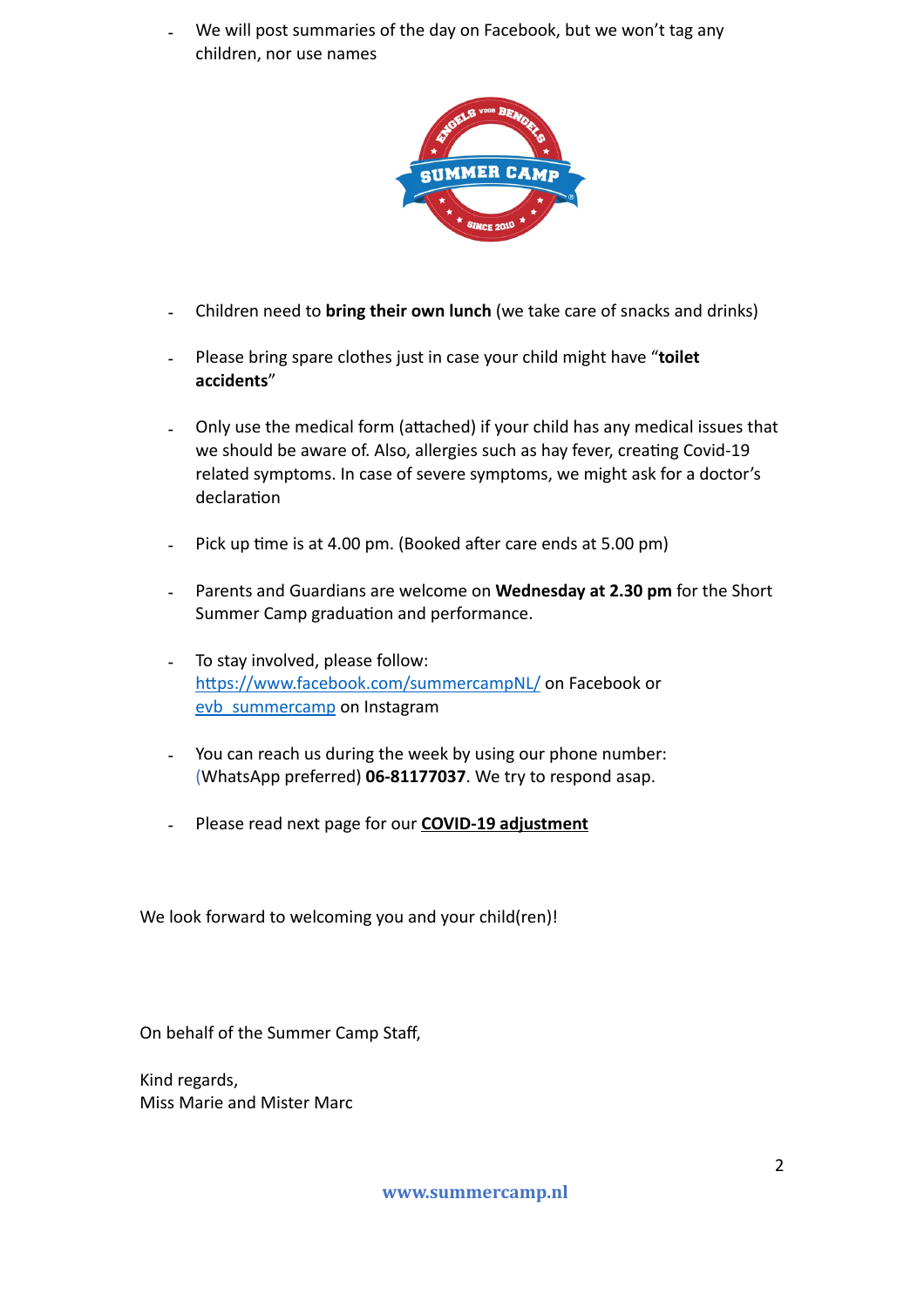

## CORONA adjustments:

- We follow the RIVM and Dutch government's guidelines
- All information prior to the start of Summer Camp can be found on our website [link](https://www.summercamp.nl/locaties/) website
- **One Parent, Guardian** per family
- Parents and Guardians keep 1,5m. distance from others
- Parents and Guardians are not allowed to enter the Summer Camp building
- If your child has a fever, a bad cough or a sore throat, then he/she cannot not join Summer Camp until he/she is free of all symptoms for at least 24 hours
- We will frequently wash hands during the day
- We will frequently clean tables, door handles, bannisters, toilets, tabs and sinks
- Wednesday afternoon adjustments due to COVID-19 regulations: The graduation and performance will be held in the yard. In case of bad weather circumstances, we will offer an alternative way to join this festive closure of the week.

We will make Short Summer Camp as joyful as other years!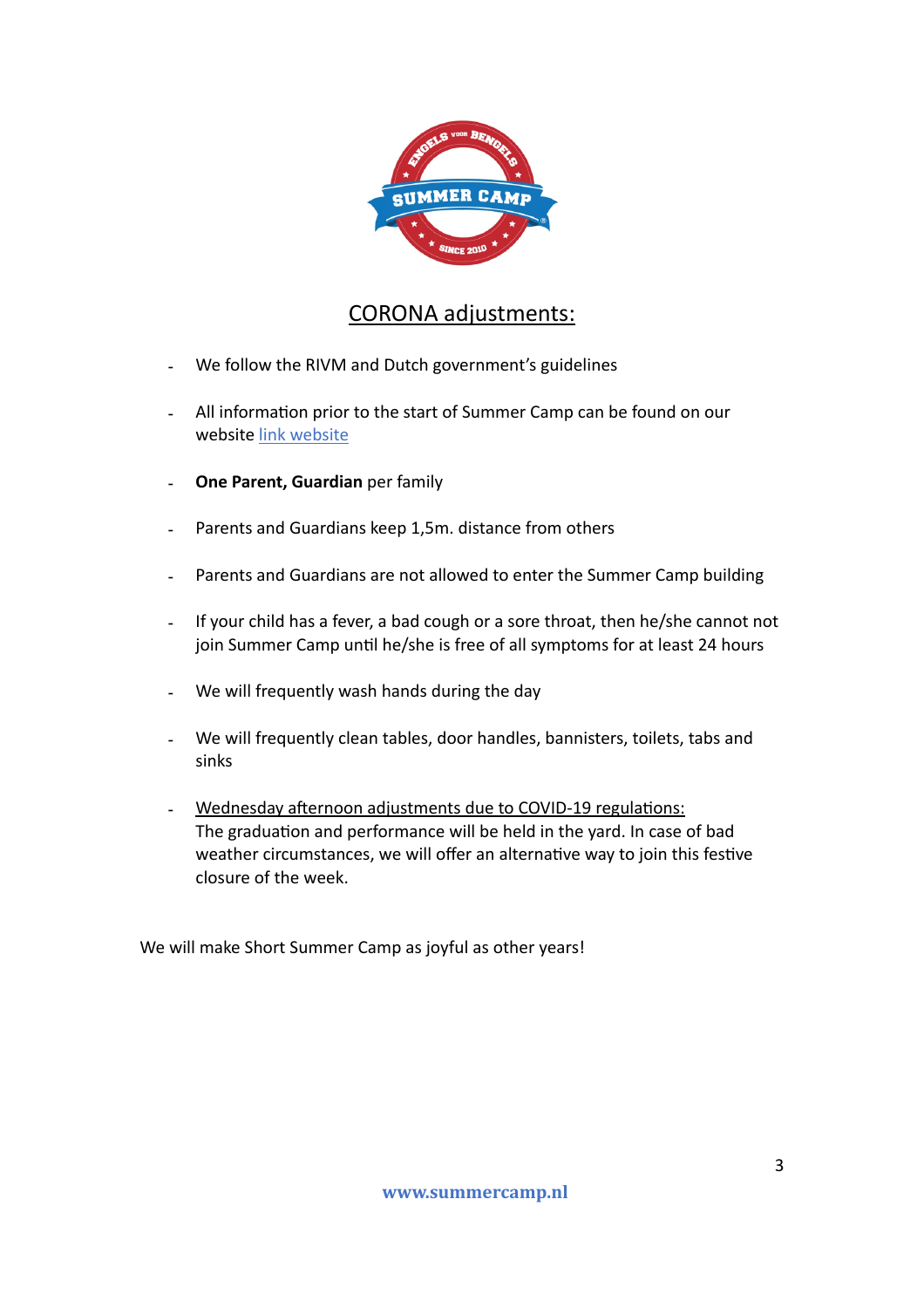

## Medical form

## **Only to be filled in if anything should be shared**

| Hereby I declare that the Head Teacher in charge is<br>allowed to give my son / daughter his / her medication. |
|----------------------------------------------------------------------------------------------------------------|
|                                                                                                                |
|                                                                                                                |
|                                                                                                                |
|                                                                                                                |

**www.summercamp.nl**